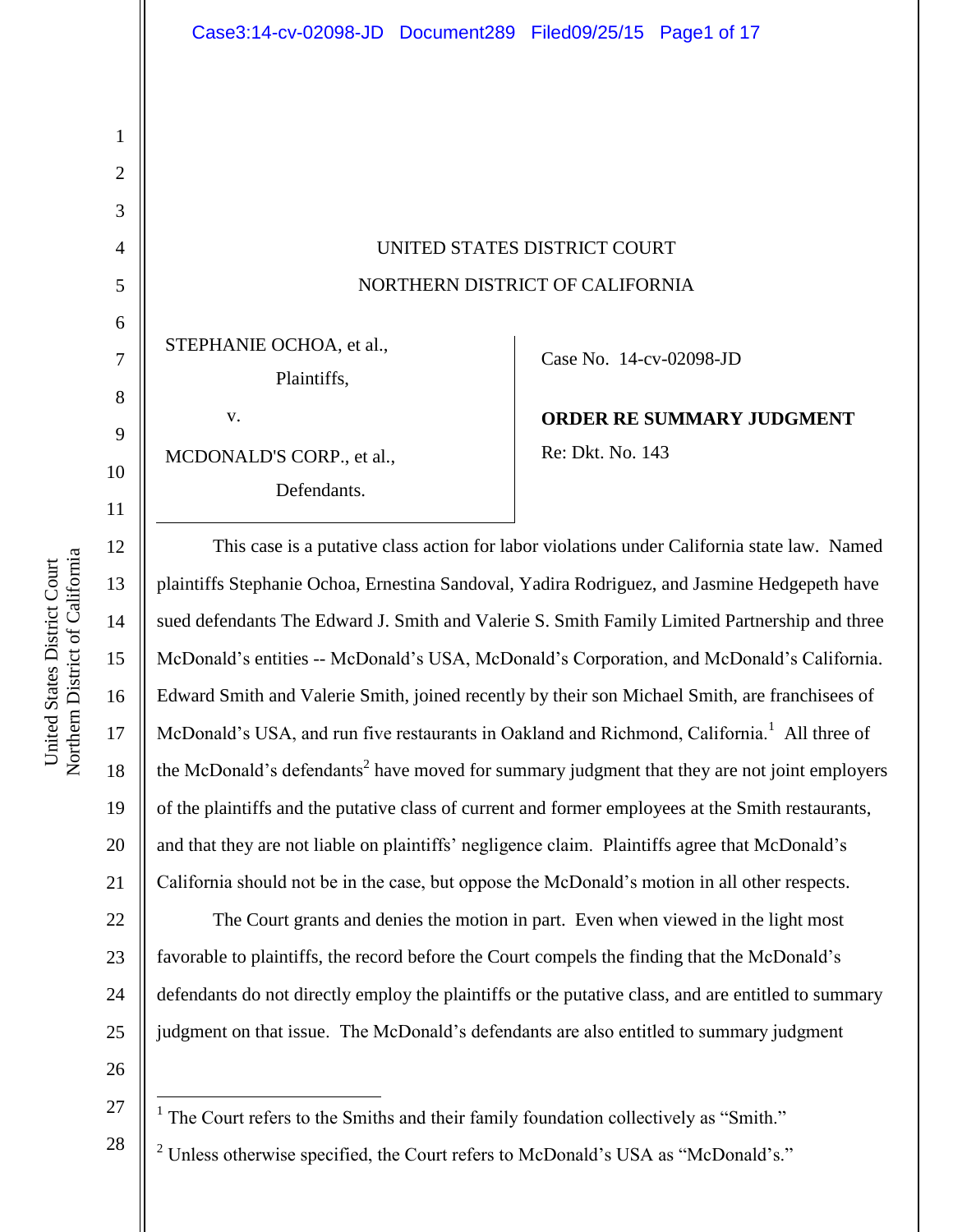against plaintiffs on negligence. But material fact disputes preclude summary judgment on the issue of whether the McDonald's defendants are liable as a joint employer under an ostensible agency theory.

#### **BACKGROUND**

6 7 10 16 20 22 24 The four named plaintiffs are past and present employees of the Smith restaurants. *See* First Amended Complaint ("FAC")  $\P$  8-11, Dkt. No. 40. They allege thirteen causes of action, most of which are California Labor Code claims against both Smith and the McDonald's defendants. The second claim for relief -- failure to pay overtime under California Labor Code §§ 510, 1194, 1194.5, and 1198 -- is based on allegations that the In-Store Processor ("ISP") software Smith uses is programmed to assign all hours worked on a shift to the day on which the shift starts, even if it continues into the next day. *See* FAC ¶¶ 160-68; Motion for Class Certification ("Mot. for Class Cert.") at 5:12-6:1, Dkt. No. 100-5. The third claim for relief, for failure to pay minimum wages under California Labor Code §§ 1182.2, 1194, 1194.2, 1194.5, 1197, and 1198, is based on allegations that franchisee Valerie Smith, in the course of manually inputting each employee's hours to send to a third-party vendor for payroll processing, incorrectly converted time reported in the "hour:minute" format to time recorded in an "hour:hundredths of an hour" format. *See* FAC ¶¶ 169-75; Mot. for Class Cert. at 4:18-5:11. The fourth and fifth claims, brought under California Labor Code §§ 226.7, 512, 1194.5, and 1198, allege that the plaintiffs were not provided the meal and rest breaks required by law. *See* FAC ¶¶ 176-91; Mot. for Class Cert. 6:2- 9:17. The eighth claim for relief, under California Labor Code §§ 204 and 226, alleges that plaintiffs were given legally inadequate earnings statements. *See* FAC ¶¶ 206-13, Mot. for Class Cert. 10:3-7. The ninth claim for relief, brought under California Labor Code §§221, 450, 1198, 2802, and 1194.5, alleges that plaintiffs were not reimbursed for the time required to maintain their uniforms. *See* FAC ¶¶ 214-20; Mot. for Class Cert. 9:18-10:2.

25 26 27 28 Plaintiffs also allege negligence against the McDonald's defendants as a tenth claim for relief. *See* FAC ¶¶ 221-25. The basis for the negligence claim is that the McDonald's defendants injured the plaintiffs by "1) setting up the ISP to assign hours to the date the shift started, and failing to inform Smith about this, causing a failure to identify and pay daily overtime; 2) failing

1

2

3

4

5

8

9

11

12

13

14

15

17

18

19

21

23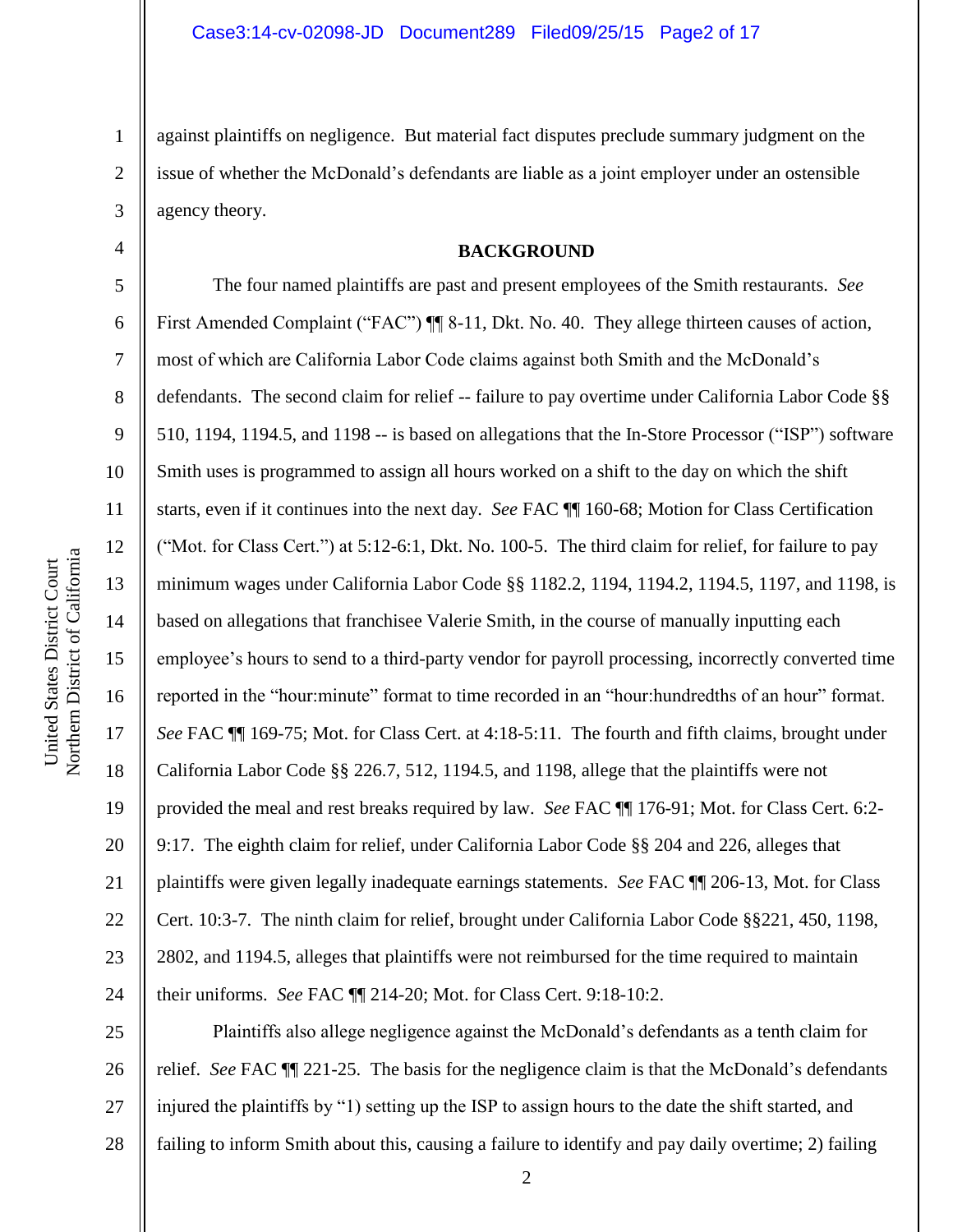2

3

4

5

6

7

8

9

14

15

16

to train Smith appropriately on the ISP timekeeping and payroll systems, contributing to the miscalculated wages violations; 3) setting up the ISP to create schedules that do not take into account time needed for legally required rest breaks, pressuring Smith to cut labor costs, programming the ISP to not identify untimely rest breaks as rest break violations (and not notifying Smith), and failing to provide a mechanism in the ISP and payroll systems for the payment of an hour's wages to a crew member who has a missed, late, or short break; 4) requiring crew members to wear clean and neat McDonald's uniforms; and 5) causing Smith not to list McDonald's as an employer on wage statements." Plaintiff's Opposition at 29:18-26, Dkt. No. 196-4.

#### **DISCUSSION**

Summary judgment is appropriate when the pleadings, discovery and affidavits show that there is "no genuine dispute as to any material fact and [that] the movant is entitled to judgment as a matter of law." Fed. R. Civ. P. 56(a). Material facts are facts that may affect the outcome of the case. *See Anderson v. Liberty Lobby, Inc.*, 477 U.S. 242, 248 (1986). A dispute over a material fact is genuine if there is sufficient evidence for a reasonable jury to return a verdict for the nonmoving party. *Id.*

17 18 19 20 21 22 23 The moving party for summary judgment bears the initial burden of identifying the portions of the pleadings, discovery and affidavits that demonstrate the absence of a genuine issue of material fact. *See Celotex Corp. v. Catrett*, 477 U.S. 317, 323 (1986). Where the moving party will have the burden of proof on an issue at trial, it must affirmatively demonstrate that no reasonable trier of fact could find other than for the moving party. On an issue for which the opposing party will have the burden of proof at trial, however, the moving party need only point out "that there is an absence of evidence to support the nonmoving party's case." *Id*. at 325.

24 25 26 27 28 Once the moving party meets its initial burden, the nonmoving party must go beyond the pleadings and, by its own affidavits or discovery, set forth specific facts showing that there is a genuine issue for trial. Fed. R. Civ. P. 56. The Court is concerned only with disputes over material facts and "factual disputes that are irrelevant or unnecessary will not be counted." *Anderson*, 477 U.S. at 248. It is not the task of the district court to scour the record in search of a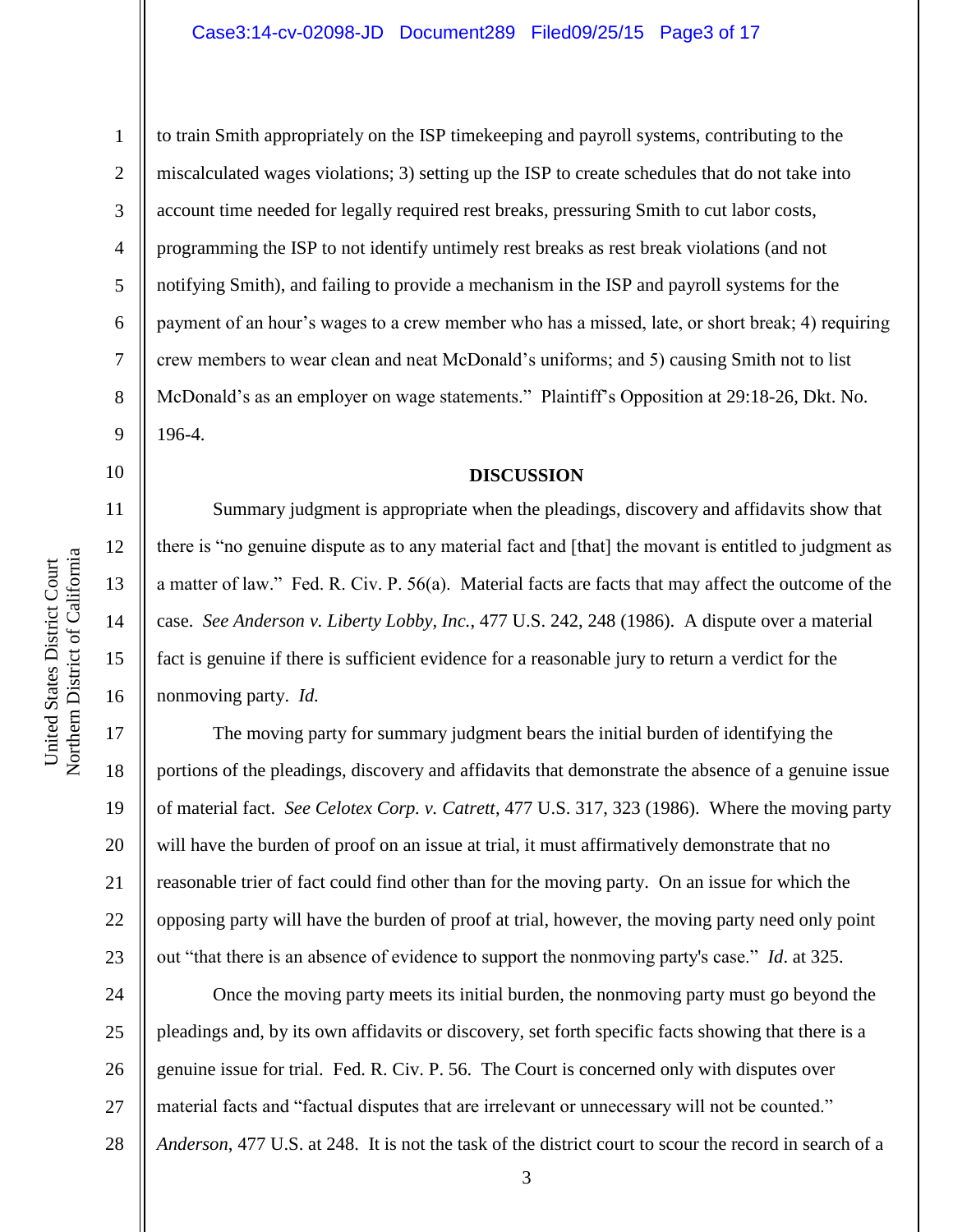genuine issue of triable fact. *Keenan v. Allan*, 91 F.3d 1275, 1279 (9th Cir. 1996). The nonmoving party has the burden of identifying with reasonable particularity the evidence that precludes summary judgment. *Id*. If the nonmoving party fails to make this showing, "[t]he moving party is 'entitled to a judgment as a matter of law.'" *Celotex*, 477 U.S. at 323.

The current version of Rule 56 changed the federal summary judgment process by authorizing the Court to grant what is sometimes called partial summary judgment to dispose of less than the entire case and even just portions of a claim or defense. *See* Fed. R. Civ. P. advisory committee's note, 2010 amendments; *see also Smith v. State of Cal. Dep't of Highway Patrol*, 75 F. Supp. 3d 1173, 1179 (N.D. Cal. 2014). Now the Court can, when warranted, selectively fillet a claim or defense without dismissing it entirely. The current version of Rule 56 also emphasizes that the Court "shall" issue summary judgment when warranted by the facts and the law. *Id.*

12

13

1

2

3

4

5

6

7

8

9

10

11

## **I. JOINT EMPLOYER LIABILITY**

#### **A. Legal Standard**

14 15 16 17 18 19 The McDonald's defendants are potentially liable under plaintiffs' California Labor Code claims only if they employ the plaintiffs and the putative class. The parties agree that the standards to determine whether the McDonald's defendants are directly liable as joint employers are set out in *Martinez v. Combs*, 49 Cal. 4th 35 (2010), where the California Supreme Court held that the definition of "employer" for minimum wage purposes is provided in the orders of California's Industrial Welfare Commission ("IWC"), rather than common law.<sup>3</sup> The IWC defines

 $\overline{a}$ 

<sup>20</sup>

<sup>21</sup> 22 23 24 25 26 27 28 <sup>3</sup> Although *Martinez* involved alleged minimum wage violations under California Labor Code § 1194, California courts have applied the *Martinez* definition of employment to causes of action arising under other sections of the Labor Code as well. *See, e.g.*, *Sotelo v. MediaNews Group, Inc.*, 143 Cal. Rptr. 3d 293, 310-11 (Cal. Ct. App. 2012) (holding that *Martinez* applied to actions other than section 1194 violations); *Futrell v. Payday Cal., Inc.*, 190 Cal. App. 4th 1419, 1430 (Cal. Ct. App. 2010) ("To answer the question whether Payday acted as Futrell's employer for purposes of [sections 203, 226, 510, and 1194 of the California Labor Code], we see no reason to apply any other definition than the *Martinez* definition . . . ."); *see also Taylor v. Waddell & Reed Inc.*, 09-CV-02909 AJB WVG, 2013 WL 435907, at \*3 (S.D. Cal. Feb. 1, 2013) (applying the *Martinez* definition of "employment" to causes of action brought under Cal. Lab. Code §§ 201, 202, 203, 204, 218.5, 218.6, 226, 226.7, 2698 *et seq.*, 510, 1182.12, 1194, 1194.2, and 1197, Cal. Bus. & Prof. Code § 17200 *et seq.*, and Wage Order Nos. 4-2001 §§ 3(A), 4(A), and 11(A)); *Guifu Li v. A Perfect Day Franchise, Inc.*, 281 F.R.D. 373, 401-02 (N.D. Cal. 2012) (holding *Martinez* generally applies to wage and hour claims). In light of these cases and the parties' agreement, the Court also applies the *Martinez* standard, but notes that the California Supreme Court has not yet decided the issue. *See Ayala v. Antelope Valley Newspapers, Inc.*, 59 Cal. 4th 522, 531 (2014)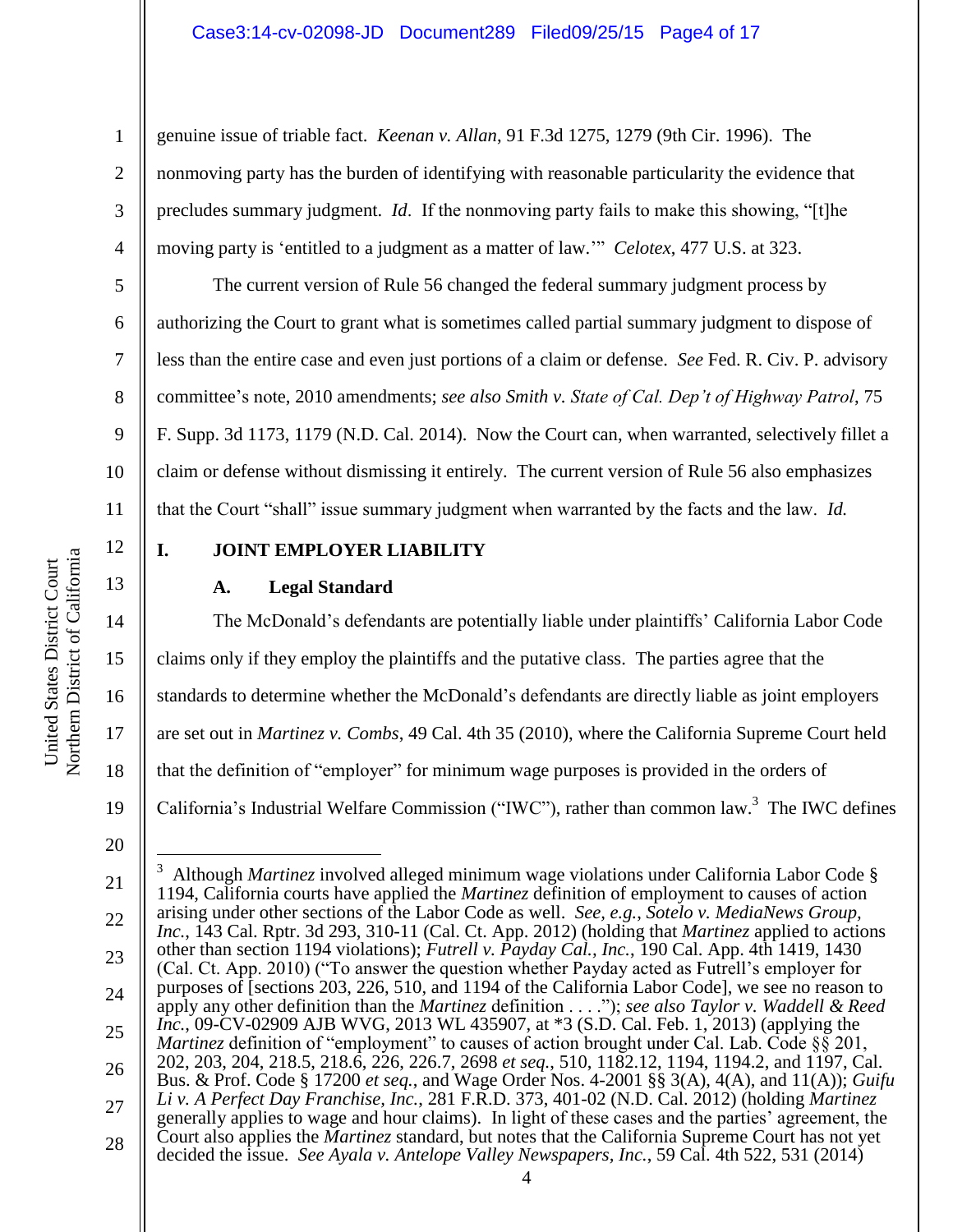2

3

4

5

6

7

8

9

10

11

12

13

14

15

"employer" as a person who "directly or indirectly, or through an agent or any other person, employs or exercises control over the wages, hours, or working conditions of any person." *See Martinez*, 49 Cal. 4th at 59 (quoting Wage Order No. 14). "Employ" is further defined to mean "to engage, suffer, or permit to work." *Id.* at 57 (quoting Wage Order No. 14). Consequently, under *Martinez*, to "employ" means (1) "to exercise control over . . . wages, hours or working conditions," (2) "to suffer or permit to work," or (3) "to engage, thereby creating a common law employment relationship." *Id.* at 64. Any of the three is sufficient to create an employment relationship.

**1. Exercise Control over Wages, Hours, or Working Conditions**

Under the first prong of *Martinez*, an entity employs workers if it "directly or indirectly, or through an agent<sup>4</sup> or any other person, employs or exercises control" over their wages, hours, or working conditions. IWC Wage Order No. 9-2001 § 2(G). While this language is potentially quite broad in scope, California courts have circumscribed it by denying employer liability for entities that may be able to influence the treatment of employees but lack the authority to directly control their wages, hours or conditions.

16 17 18 19 20 21 22 *Martinez* expresses this limitation. The plaintiffs -- seasonal agricultural workers -- sued a strawberry farmer and two of the produce merchants through whom the farmer sold his fruit. *Martinez*, 49 Cal. 4th at 42. While recognizing that the merchants could leverage their business relationship to influence the farmer, *Martinez* held that they were not joint employers. The fact that a merchant could decide the amount of the advance it paid to the farmer did not make it an employer, even though that could have been used as an indirect way of controlling the farmer's ability to pay his employees. *See id.* at 72. Even more significantly, the fact that a merchant's

<sup>23</sup>

<sup>24</sup>

<sup>25</sup> 26 ("[W]e leave for another day the question what application, if any, the wage order tests for employee status might have to wage and hour claims such as these"). The California Supreme Court has recently granted review on the question of how broadly *Martinez* should be applied. *See Dynamex Operations West, Inc. v. Superior Court*, No. S222732, 182 Cal. Rptr. 3d 644 (Jan. 26,  $2015$ ).

<sup>27</sup> 28 4 In addition to the argument that McDonald's directly meets this prong of the *Martinez* test, plaintiffs also assert that Smith is an ostensible agent of McDonald's, an argument addressed in section I.C. below.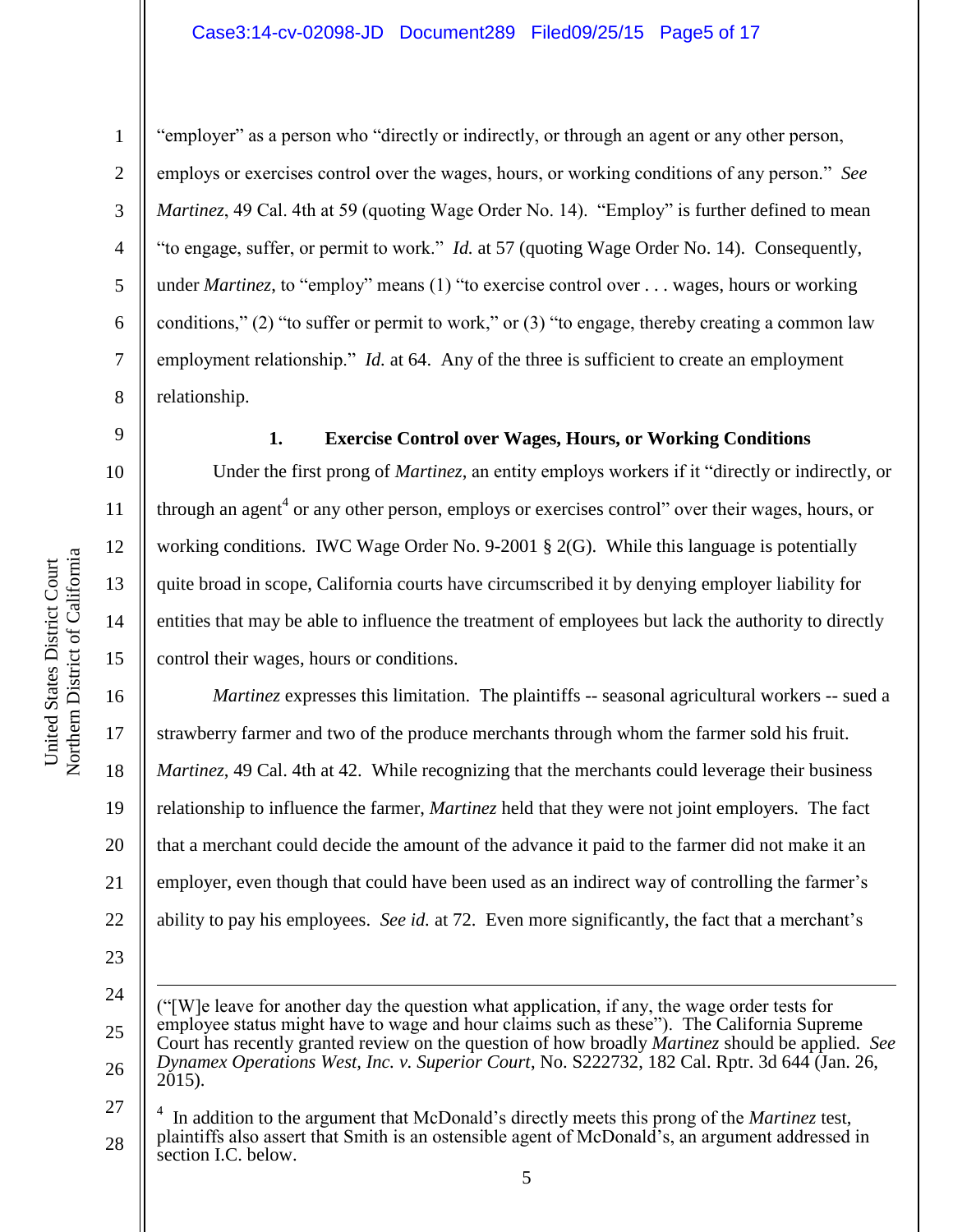field representatives "would explain to [the farmer] and his foreman how the merchant wanted strawberries packed," would "check the packed containers as workers brought them from the field," and "would also sometimes speak directly to the workers, pointing out mistakes in packing such as green and rotten berries" did not establish that the merchant was an employer because there was no evidence that the farmer's employees "viewed the field representatives as their supervisors or believed they owed their obedience to anyone but [the farmer] and his foremen." *Id.* at 76. Only the farmer himself employed the workers, because "he, alone, decided which fields to harvest on any given day and whether to harvest strawberries for fresh market sale or for the freezer" and he "alone, with the assistance of his foremen, hired and fired plaintiffs, trained and supervised them, determined their rate and manner of pay (hourly or piece rate), and set their hours, telling them when and where to report to work and when to take breaks." *Id.* at 72*.*

*Martinez* does not stand alone in this analysis. The California Court of Appeal in *Futrell v. Payday California, Inc.*, also held that "'control over wages' means that a person or entity has the power or authority to negotiate and set an employee's rate of pay," and that an entity that "does not control the hiring, firing, and day-to-day supervision of workers" is not an employer. 190 Cal. App. 4th 1419, 1432-33 (Cal. Ct. App. 2010).

A focused interpretation of the IWC's "exercise control" test was again applied in *Olmstead v. Home Depot U.S.A., Inc.*, No. B248296, 2015 WL 1791440, at \*5 (Cal. Ct. App. Apr. 17, 2015) (depublished).<sup>5</sup> In that case, the plaintiff worked for Cover-All, a company that contracted with Home Depot to install flooring bought by its customers. *Id*. at \*1. The plaintiff sued Cover-All and Home Depot as joint employers for labor code claims. The court affirmed summary judgment for Home Depot on the issue. It held that "Home Depot's rights to compel a Cover-All employee to pass a background check, wear a proper badge evidencing that he did, be groomed, and be on time, and to have that employee not assigned to or be removed from a Home

25

 $\overline{a}$ 

28 factor as to whether we are bound by the Appellate Department's construction, we do not necessarily find that factor decisive.<sup>"</sup>").

1

2

3

4

5

6

7

8

9

10

11

12

13

14

15

16

17

18

19

20

21

22

23

<sup>26</sup> 27 5 Federal courts may consider depublished California state court decisions. *See Employers Ins. of Wausau v. Granite State Ins. Co.*, 330 F.3d 1214, 1220 n.8 (9th Cir. 2003) ("[W]e may consider unpublished state decisions, even though such opinions have no precedential value"); *McSherry v. Block*, 880 F.2d 1049, 1052 n.2 (9th Cir. 1989) ("While the depublication order may constitute a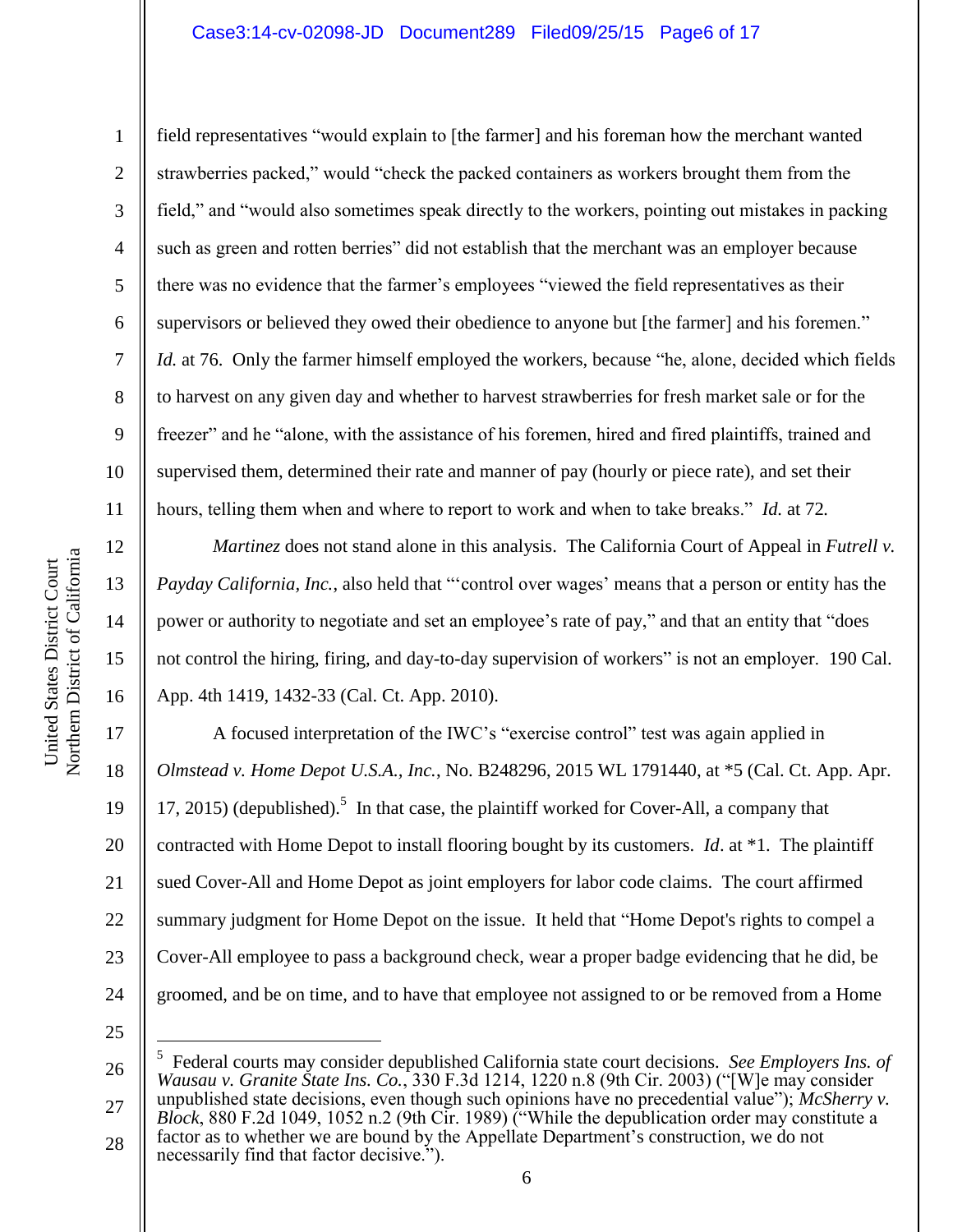1

2

Depot job site are not indicia of a joint employer relationship" and that "[t]he retention of some supervision and control does not transform Home Depot into a joint employer," even though Cover-All agreed that "its employees had to pass a background check by a Home Depot agent" and "agreed to comply with Home Depot's rules and regulations and policies of customer service and customer relations." *Id.* at \*6. The fact that Home Depot could issue a charge-back to Cover-All -- which resulted in Cover-All docking its employee's pay -- was also not enough to make Home Depot an employer. *See id.* at \*7. The court found "that the power of a business owner to supervise and control the work results in furtherance of its entitlement to quality assurance does not transform an independent contractor's employee into an employee of the owner and thus render that owner a joint employer of the employee." *Id.* at \*7. Rather, the fact that "Home Depot" had no authority to hire, terminate, or supervise Cover-All's employees" was dispositive. *Id.* at \*6.

#### **2. Suffer or Permit to Work**

*Martinez*'s application of the second test for joint employer liability is similarly precise. For that test, the California Supreme Court held that an entity can be liable as an employer for "suffering or permitting to work" only if it "fail[s] to perform the duty of seeing to it that the prohibited condition does not exist." *Martinez*, 49 Cal. 4th at 69 (internal quotation omitted). Put less opaquely, the "basis of liability is the defendant's knowledge of and *failure to prevent* the work from occurring." *Id.* at 70 (emphasis in original).

20 21 22 23 24 25 26 27 In *Martinez*, the California Supreme Court found that the produce merchants were not employers because "neither had the power to prevent plaintiffs from working." *Id.* Only the strawberry farmer and his foreman "had the exclusive power to hire and fire his workers, to set their wages and hours, and to tell them when and where to report to work." *Id.* Crucially, *Martinez* noted that the merchants "might as a practical matter have forced [the farmer] to lay off workers or to divert their labor to other projects" by ceasing to buy strawberries from him, but held that "[s]uch a business relationship, standing alone, does not transform the purchaser into the employer of the supplier's workforce." *Id.*

28

Northern District of California Northern District of California United States District Court United States District Court

15

16

17

18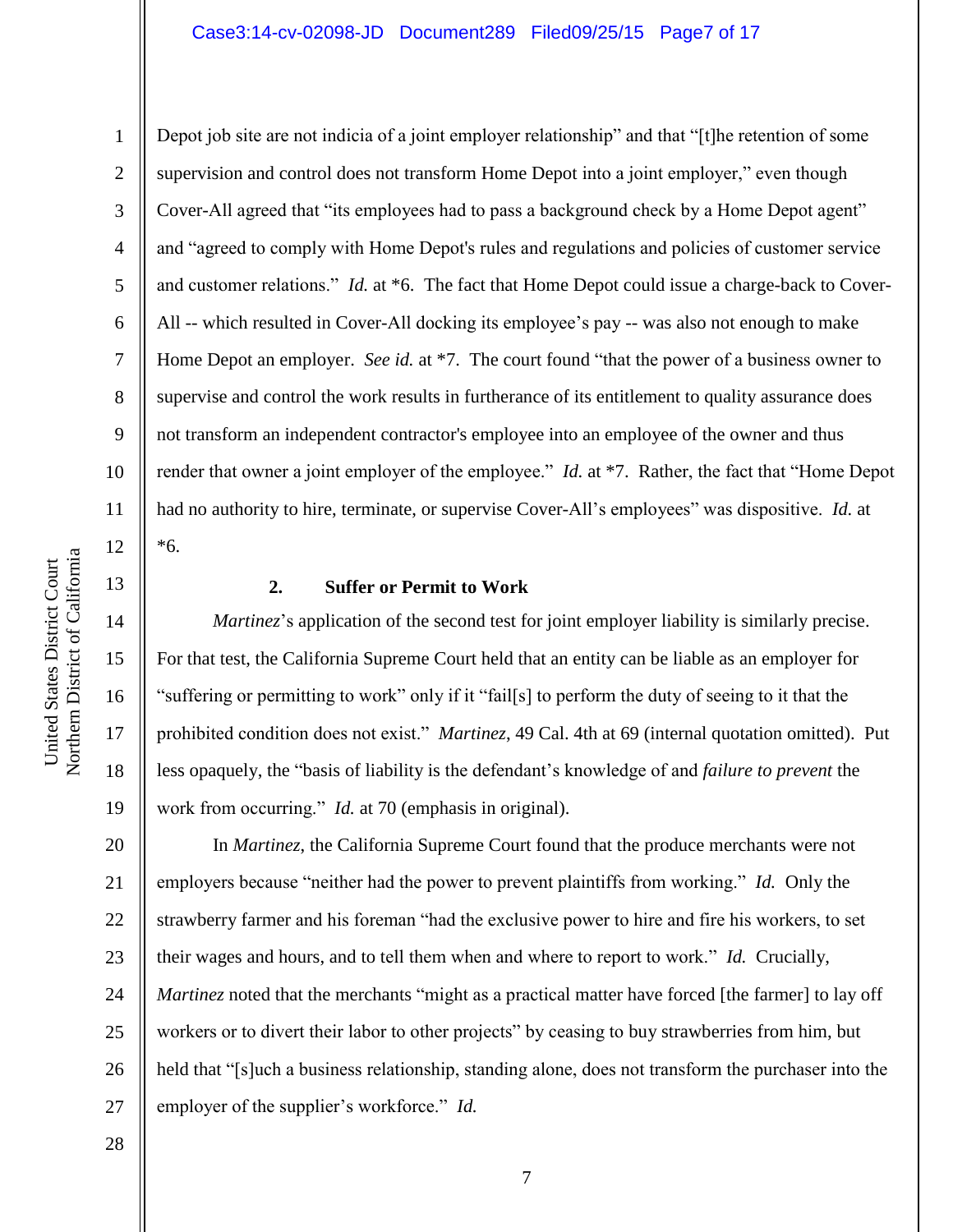*Futrell* reached the same result. The Court of Appeal held that there "is no evidence ... Payday allowed [the plaintiff] to suffer work, or permitted him to work, because there is no evidence showing Payday had the power to either cause him to work or prevent him from working." *Futrell*, 190 Cal. App. 4th at 1434.

#### **3. Engage**

*Martinez* held that "to engage" means to create a common law employment relationship. *Martinez*, 49 Cal. 4th at 64. In *Patterson v. Domino's Pizza, LLC*, 60 Cal. 4th 474 (2014), the California Supreme Court elucidated the meaning of the common law definition of employment in the franchisor context. "A franchisor . . . becomes potentially liable for actions of the franchisee's employees, only if it has retained or assumed a general right of control over factors such as hiring, direction, supervision, discipline, discharge, and relevant day-to-day aspects of the workplace behavior of the franchisee's employees." *Patterson*, 60 Cal. 4th at 497-98.

The court applied this principle to find that Domino's Pizza, the franchisor, could not be held liable as a joint employer for a sexual harassment claim brought against a franchisee. The court acknowledged that Domino's required training programs for franchisee employees on job duties such as the use of a standardized computer system, pizza-making, store operations, safety and security, and driving, and that it provided job orientation materials. *Id.* at 500. It also noted that the franchisee felt that he always had to say "yes" to Domino's area manager's "suggestions," presumably due to the considerable economic influence Domino's was able to exercise over franchisees. *See id.* at 485. But the court determined that the plaintiff could not sue Domino's as an employer because, among other facts, Domino's had no direct control over "recruiting, hiring, training, scheduling for work, supervising and paying" the franchisee's employees, and Domino's had no right to establish a sexual harassment policy or to impose discipline for violations of it. *Id.* at 500*.*

25

26

## **B. Application to McDonald's**

#### **1. Exercise Control over Wages, Hours, or Working Conditions**

27 28 Plaintiffs focus mainly on the argument that McDonald's meets the "exercise control" prong of *Martinez*'s tests. On top of a mountain of materials about the relationship between

1

2

3

4

5

6

7

8

9

10

11

12

13

14

15

16

17

18

19

20

21

22

23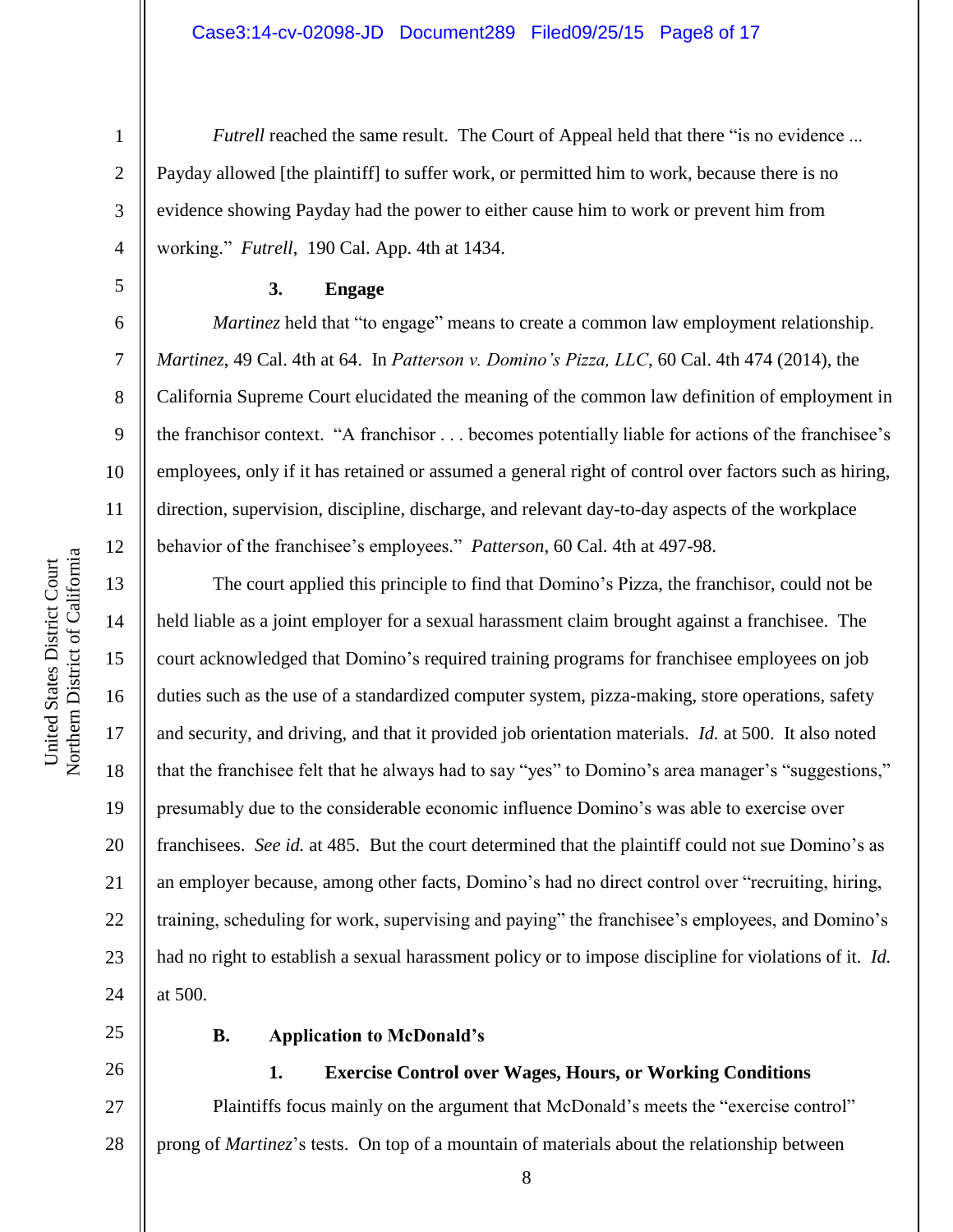#### Case3:14-cv-02098-JD Document289 Filed09/25/15 Page9 of 17

10

11

12

13

14

15

16

17

18

1 2 3 4 5 6 7 8 9 McDonald's and Smith, plaintiffs submitted the declaration of Kathryn Slater-Carter, a former franchisee of McDonald's. Ms. Slater-Carter discusses how she believes McDonald's can control franchisees through the power to terminate franchise agreements, decline to renew existing franchise agreements or enter into new ones, and impose technology, personnel, and training requirements on franchise operations. *See, e.g.*, Declaration of Kathryn Slater-Carter ("Slater-Carter Decl.") ¶¶ 10, 13, 20, Dkt. No. 189. Ms. Slater-Carter herself sold her two McDonald's restaurants after McDonald's determined that she would no longer be eligible for "rewrite," that is, for entering into a new agreement after her franchise agreement expired. *See* Slater-Carter Decl.  $\P\P 1, 6, 8.$ 

Plaintiffs have also submitted the declaration of John A. Gordon, a restaurant advisor and consultant. *See* Declaration of John A. Gordon ¶ 2, Dkt. No. 219-3. Mr. Gordon opines that "McDonald's is able to exercise a greater degree of control over its franchisees' restaurants than other franchisors" through control over growth and rewrite, and the ability to terminate franchise agreements for deviation from its standards. *Id.* ¶¶ 10, 25-36. He states that McDonald's terminates franchise agreements far more frequently than its competitors Burger King and Wendy's, *see id.* ¶ 26, and that termination of a franchise agreement is, unsurprisingly, potentially devastating for a franchisee, *see id.* ¶ 29. He also contends that McDonald's pays more attention to its franchisees' balance sheets than most other franchisors. *Id.* ¶¶ 19-22.

19 20 21 22 23 24 25 26 27 28 The problem plaintiffs face is that the declarations and the welter of other facts they proffer do not establish a triable dispute on the issue of McDonald's direct control. The Court has invested a substantial amount of time reviewing plaintiffs' voluminous submissions. Taking this evidence in the light most favorable to plaintiffs, it is clear that McDonald's has the ability to exert considerable pressure on its franchisees. It can try to influence a franchisee in many ways, up to and including termination of the business relationship. But the evidentiary showings about McDonald's strength as a franchisor do nothing to negate or call into question the dispositive fact that the authority to make hiring, firing, wage, and staffing decisions at the Smith restaurants lies in Smith and its managers -- and in them alone. *See* Deposition of Michael Smith ("M. Smith Dep. Tr.") 185:11-22, 187:2-188:8, 189:19-191:1, Dkt. Nos. 142-6, 199-2; Deposition of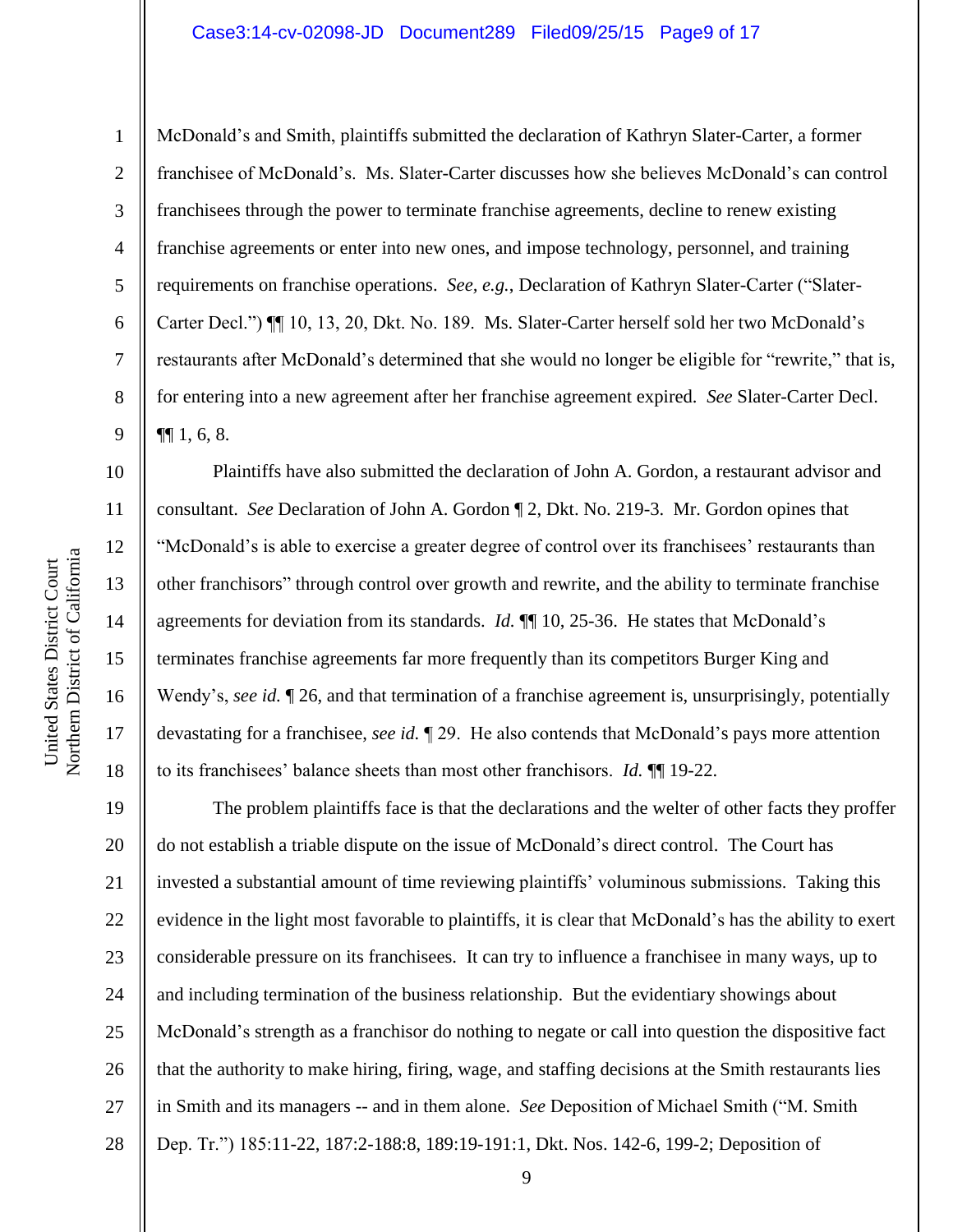Northern District of California Northern District of California United States District Court United States District Court

1

2

3

4

5

6

7

8

9

10

11

12

13

14

15

16

17

18

Guadalupe Ortega ("Ortega Dep. Tr.") at 19:21-20:4, 22:21-23:18, Dkt. Nos. 142-8, 199-4; McDonald's People Practices at 6, Dkt. No. 144-9 ("Franchisees are independent employers who make their own decisions and policies regarding employment-related matters pertaining to their employees."); Transcript of Summary Judgment Hearing ("Hearing Tr.") at 13:2-16, Dkt. No. 245 (counsel for plaintiffs acknowledging that the ultimate decision to hire or fire is made by Smith).

Nothing plaintiffs point to disturbs this conclusion. Plaintiffs argue that McDonald's has provided detailed recommendations to the Smiths on crew scheduling and staffing, but franchisee Michael Smith was adamant that these were just suggestions, and plaintiffs show nothing to the contrary *See* M. Smith Dep. Tr. 148:5-149:5. Plaintiffs say McDonald's extensively monitors and evaluates the Smith organization, *see* M. Smith Dep. Tr. 159:8-21 (average time in line for drivethru); Deposition of Bruce Steinhilper ("Steinhilper Dep. Tr.") at 109:20-111:22, Dkt. Nos. 142- 10, 199-6 (service time and order taker greetings); *id.* at 161:15-162:14 (employee feedback); Deposition of Steven Dubois ("Dubois Dep. Tr.") 68:22-25, Dkt. Nos. 175-11, 199-10 (customer feedback), and Michael Smith conceded that negative reviews could lead to the organization being denied eligibility for expansion. *See* M. Smith Dep. Tr. 150:18-151:19. But mere monitoring of these customer service metrics is not active employee control, and the fact that McDonald's would have to resort to economic and business relationship sanctions to motivate Smith to implement service changes underscores its lack of direct authority or control.

19 20 21 22 23 24 25 26 27 28 Other requirements that McDonald's imposes on franchisees also do not create a triable dispute. Plaintiffs contend that McDonald's trains franchisees' managers, *see* Ortega Dep. Tr. at 55:8-11, insists on being the owner or primary leaseholder for its locations, allowing it to enter the premises at any time, *see* Steinhilper Dep. Tr at 31:7-10, 31:25-32:13, requires franchisees to purchase furniture and uniforms through McDonald's-approved vendors, *see id.* at 34:2-20, and requires franchisees to install "bump bars" for employees to press to track their service times, *see*  Deposition of Michael Lewis ("Lewis Dep. Tr.") at 49:4-20, 51:6-24, 53:24-54:3, Dkt. Nos. 142- 12, 199-8 (tracking of service times using buttons and "bump bars"). But the aspects of Smith's operations that McDonald's may control through these requirements are not the type required to find that McDonald's "exercise[d] control over . . . wages, hours or working conditions."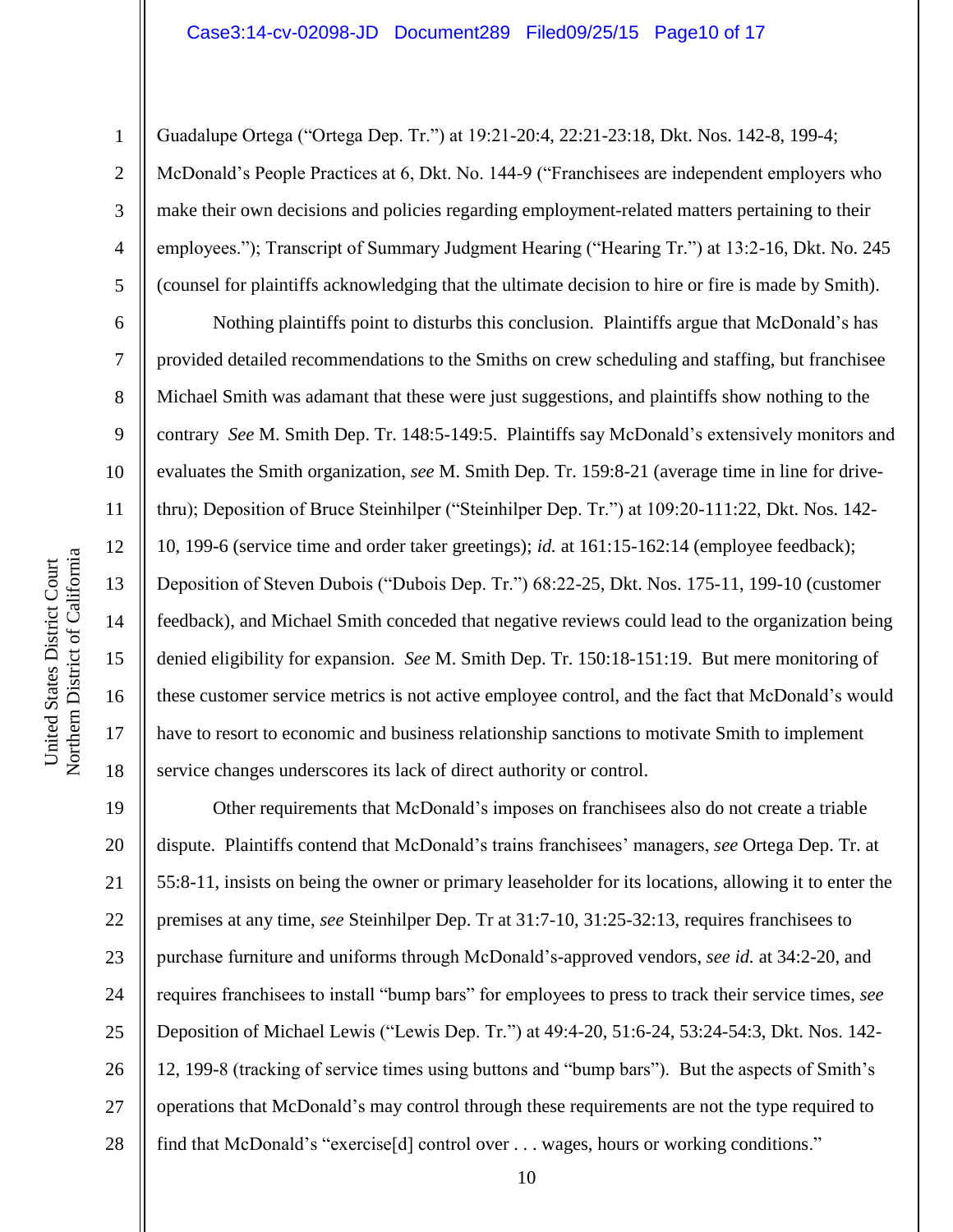## Case3:14-cv-02098-JD Document289 Filed09/25/15 Page11 of 17

*Martinez*, 49 Cal. 4th at 64. California courts have not extended joint employer liability to situations where a franchisor does not have control over "hiring or firing, rate of pay, work hours and conditions." *Aleksick v. 7-Eleven, Inc.*, 140 Cal. Rptr. 3d 796, 805-06 (Cal. Ct. App. 2012) (holding that 7-Eleven did not employ its franchisees' employees despite requiring them to use its payroll services). Smith had full and final say over those definitive aspects of the employment relationship.

Plaintiffs go on to highlight several other specific aspects of the McDonald's-Smith relationship as purported evidence of McDonald's direct employer control. None of these examples demonstrate a triable issue of material fact:

**McDonald's-Provided Software.** Smith uses software called an ISP ("In-Store Processor"), as well as a point of sale ("POS") system called "NewPOS." Lewis Dep. Tr. 44:7-20, 60:7-10. The ISP software is proprietary to McDonald's. Lewis Dep. Tr. at 60:17-23, 61:9-11. All McDonald's franchised restaurants are required to use a POS system, *see* Lewis Dep. Tr. at 44:7-20, and franchisees are required to use the ISP for opening and closing the POS system, *see id.* at 63:18-22. The ISP also has additional, optional functions, like timekeeping, crew scheduling, inventory, and positioning. *See* Lewis Dep. Tr. 63:7-17, 79:4-9; M. Smith Dep. Tr. 192:4-193:10. The franchisees are required to use the POS to ring in sales of the restaurant, and it too has optional functions, like recording time punches and timekeeping. *See* Lewis Dep. Tr. 54:21-25, 79:21-80:12.

20 21 22 23 24 25 26 As plaintiffs suggest, it is entirely possible that the alleged labor law violations at issue here would not have occurred if the ISP had been programmed differently. The ISP's labor law parameters were pre-programmed into it, and Smith and its management did not change them, *see* M. Smith Dep. Tr. 56:9-21, or review or discuss the parameters with McDonald's, *see id.* at 76:5- 21. The only time Michael Smith was trained in using the ISP was in 1999. *See* M. Smith Dep. Tr. 57:8-16. And Smith in fact relied on the ISP to calculate overtime. *See* M. Smith Dep. Tr. 74:7-10.

27 28 But simply providing the ISP software is not enough to convert McDonald's into an employer. The California Court of Appeal has clearly held that franchisors who mandate use of

1

2

3

4

5

6

7

8

9

10

11

12

13

14

15

16

17

18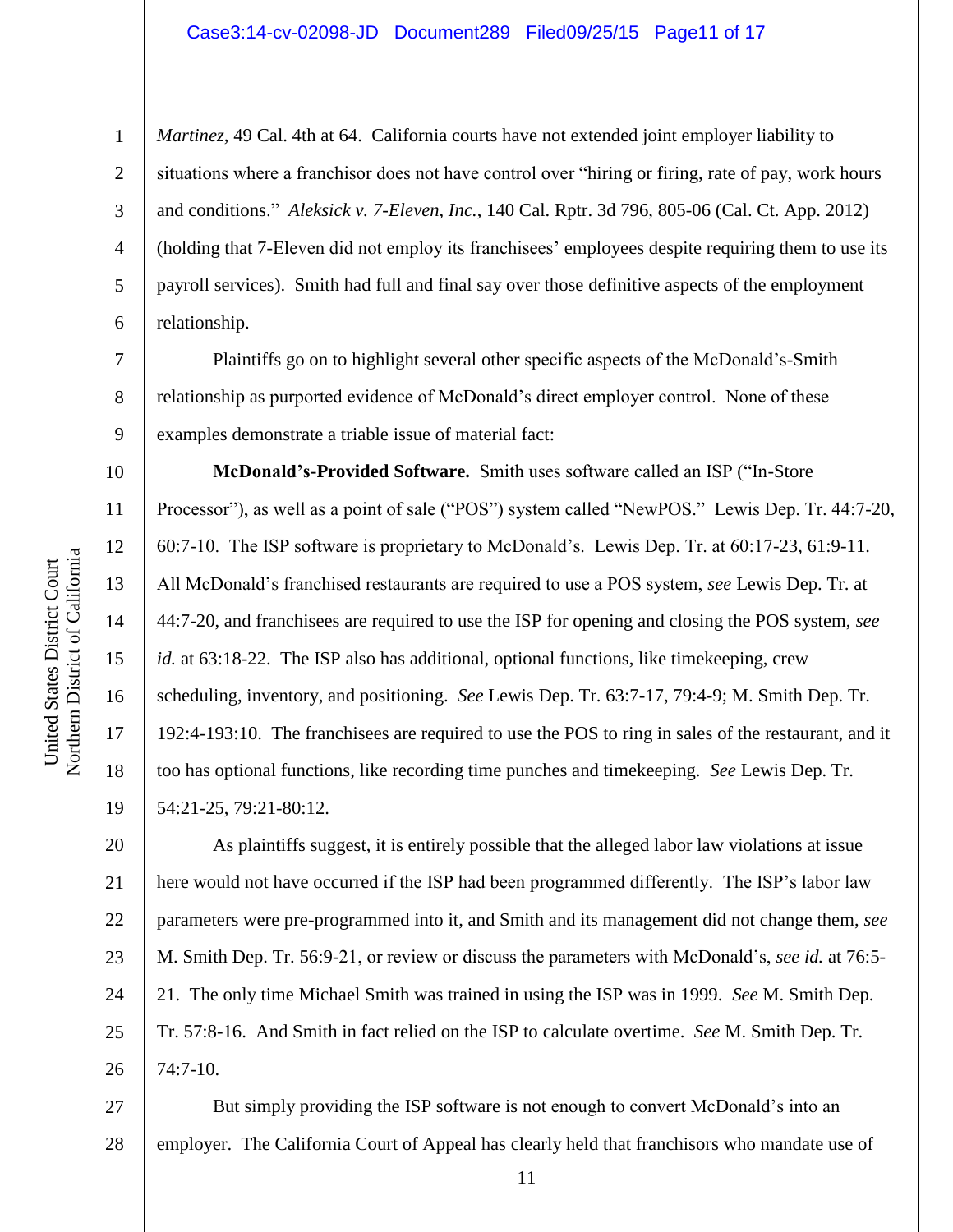# Case3:14-cv-02098-JD Document289 Filed09/25/15 Page12 of 17

Northern District of California Northern District of California United States District Court United States District Court

1

2

3

4

5

6

7

8

9

10

11

12

13

14

15

16

17

18

their payroll processing services are not liable as joint employers, even when the labor law violations at issue allegedly rose out of the way the franchisor set up the payroll system. *See Aleksick*, 140 Cal. Rptr. 3d at 798, 802-06 (7-Eleven not an employer even though its mandatory payroll service shaved off seconds recorded by franchisees' ISP); *Futrell*, 190 Cal. App. 4th at 1430-36 (payroll company not liable for allegedly failing to pay overtime). This is a sound result. Many companies supply employment-related software that might as a practical matter be necessary for a franchisee to use, and plaintiffs' position would unreasonably expose them to employer liability for programming or bugs that result in labor law violations.

McDonald's also provides a software tool called R2D2, which stands for McDonald's Regional Restaurant and Data Diagnostics system. *See* Lewis Dep. Tr. 86:15-87:13. R2D2 runs on a McDonald's-approved ISP. *See id*. The franchisee can choose to make the reports generated by R2D2 available to McDonald's. *See* Lewis Dep. Tr. 95:10-96:22. The parameters for determining what R2D2 considers a labor law violation are pre-set. *See* M. Smith Dep. Tr. 137:4- 12. McDonald's witness, Michael Lewis, claimed that the R2D2 system was optional, though at least one document stated that McDonald's "will install" the software. *See* Lewis Dep. Tr. 86:15- 21*.* Whether it is necessary or not is immaterial, however, to determining McDonald's liability, because it is undisputed that R2D2 is used only to monitor the performance of Smith's restaurants. It cannot be used to exercise control over wages, hours, and working conditions.

19 20 21 22 23 24 25 26 27 28 **Business consultants.** Plaintiffs also point to the fact that McDonald's hired business consultants who monitored data from Smith restaurants and spoke to Smith and its managers about practices and metrics that McDonald's wanted to improve. On some occasions, the business consultants spoke to general managers about staffing levels when Michael Smith and Guadalupe Ortega -- the Smith supervisor who managed employment and operations at the Smith restaurants -- were not present. *See* Dubois Dep. Tr. at 63:9-23. But again, none of this rises to the level of a triable material dispute. These facts are no different from ones in *Martinez*, where the fruit merchants were found not to be joint employers even though they "would . . . sometimes speak directly to the workers, pointing out mistakes in packing such as green and rotten berries." *Martinez*, 49 Cal. 4th at 76. And Michael Smith was clear that he sometimes rejected advice from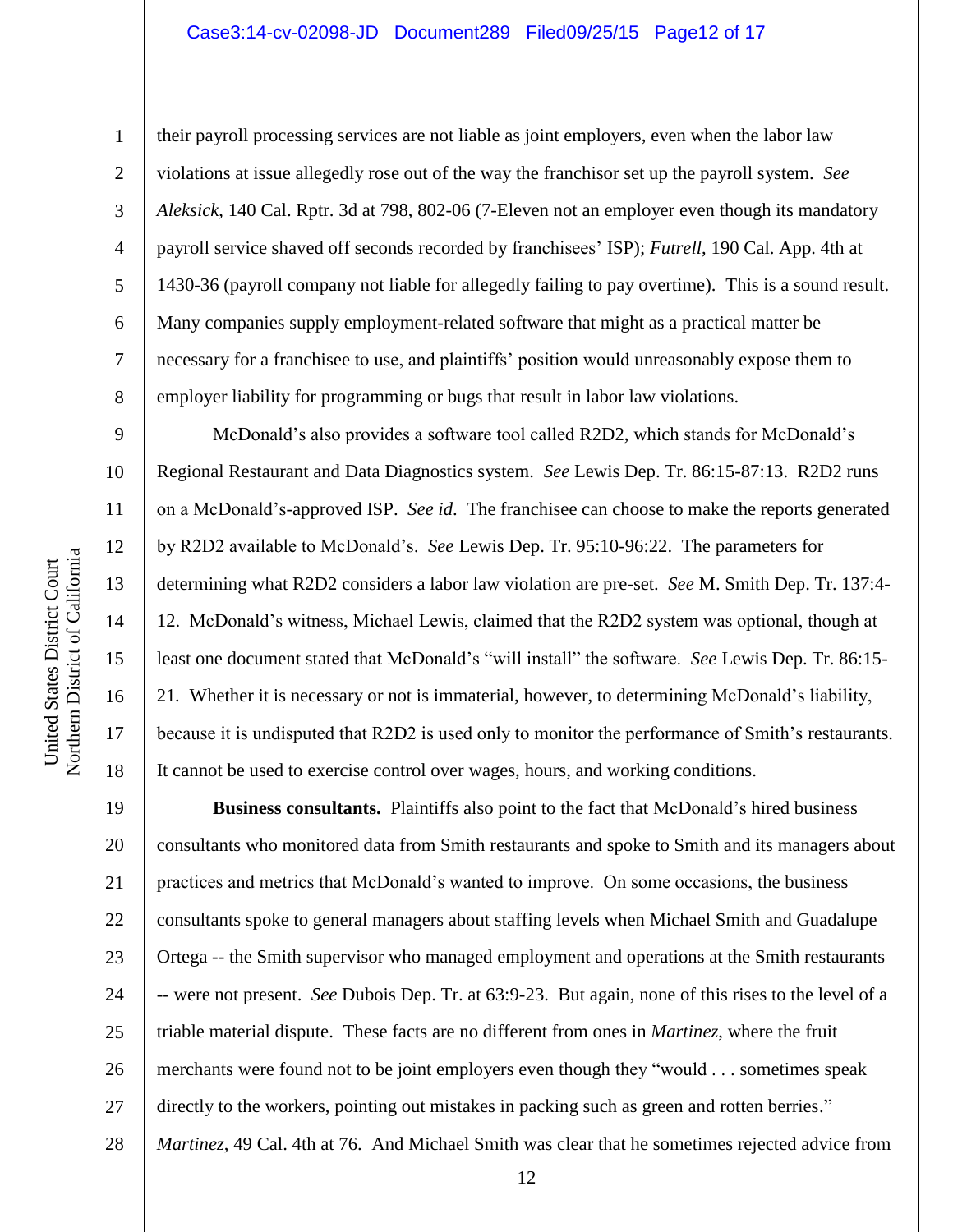2

3

4

5

6

7

8

9

10

11

12

13

14

15

16

17

the business consultant, and plaintiffs do not argue otherwise. *See* M. Smith Dep. Tr. 194:1-10.

**Property ownership.** McDonald's differs from many franchisors in that it insists on being either the owner or primary leaseholder of the land on which each franchisee's restaurant is built. *See* Gordon Decl. ¶ 15; Steinhilper Dep. Tr at 31:7-10, 31:25-32:13. One district court has relied on a similar ownership structure to conclude that an alleged joint employer's "degree of control over [the employee] plaintiffs may have been substantially greater than the produce merchants' control over the *Martinez* plaintiffs." *Carrillo v. Schneider Logistics Trans-Loading & Distrib., Inc.*, No. 2:11-cv-8557-CAS (DTBx), 2014 WL 183956, at \*16 (C.D. Cal. Jan. 14, 2014). The ownership structure used by McDonald's and the defendant in *Carrillo* is certainly distinct from the facts in *Martinez*, but it is a distinction without a difference. The fact that McDonald's is the owner or primary leaseholder for the land on which the Smith's restaurants sit makes it neither more nor less likely that it can control the working conditions of Smith's employees. There is nothing in McDonald's landlord status that translates into direct workplace control over hiring, firing and conditions. As with the other aspects of the McDonald's-Smith relationship that plaintiffs point to, the Court concludes that no joint employer relationship is created by McDonald's property ownership practices.

#### **2. Suffer or Permit to Work**

18 19 20 21 22 23 Plaintiffs' argument that McDonald's is a joint employer because it suffered or permitted plaintiffs and putative class members to work largely recapitulates their argument about the "exercise control" prong. Plaintiffs particularly emphasize McDonald's extensive monitoring programs, which they suggest gave or should have given McDonald's notice of Smith's labor law violations and the power and obligation to use its franchisor influence to persuade Smith to mend its ways.

24 25 26 27 28 This theory of joint liability is not viable under *Martinez*, 49 Cal. 4th at 69, and *Olmstead*, 2015 WL 1791440 at \*7. Those cases definitively found that an entity's ability to convince an employer to carry out certain acts by threatening economic sanctions does not itself make it an employer. Consequently, even under plaintiffs' version of the facts, they are not joint employers under this prong of *Martinez*.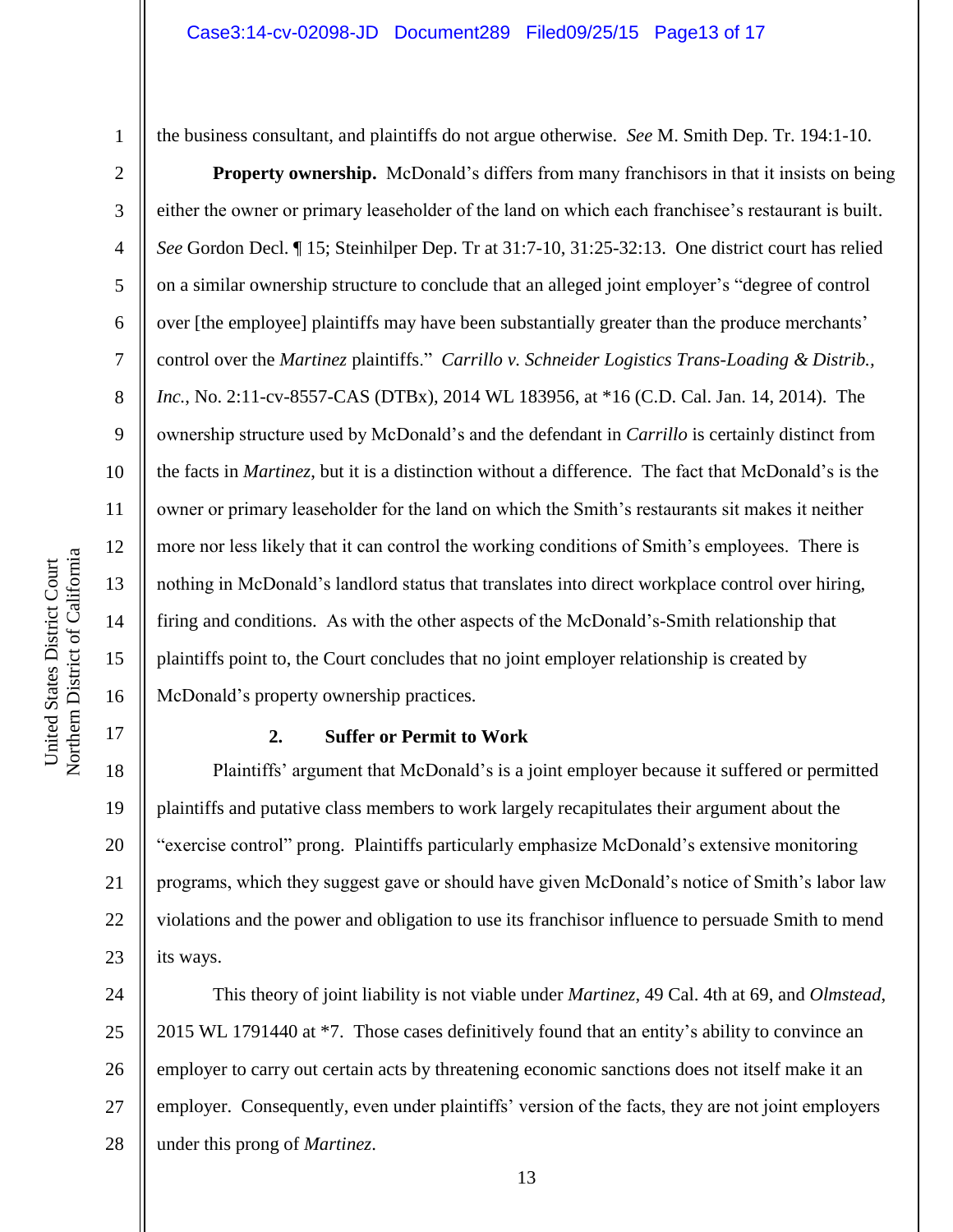#### **3. Engage**

As a final argument, plaintiffs contend that, even under the standard articulated by the California Supreme Court in *Patterson*, McDonald's should be considered an employer because it retained the ability to exercise control over matters directly related to plaintiffs' claims. The specifics plaintiffs point to, however, do not meaningfully distinguish this case from *Patterson*.

Plaintiffs again rely mainly on the extensive recommendations McDonald's and its personnel made to Smith for corrective employment actions. *See, e.g.*, Dkt. No. 206-6 at MCDOCH018772 (noting that Smith and McDonald's agreed to "[m]ake sure the staffing levels in the restaurant are correct during the peak / snack hours"); Dkt. No. 200-15 at 19 ("It is Field Service suggestion [sic] that you bench mark with operators in the region on how they are able to staff on Christmas Day."). Plaintiffs also point to the business consultants and "mystery shoppers" that McDonald's sends to Smith restaurants. But all this was, for the most part, true of the franchisor in *Patterson* as well. *See Patterson*, 60 Cal. 4th at 485 (the franchise owner "recalled two occasions on which Domino's had used unidentified ('mystery') callers to assess operations."); *id.* at 486 (Domino's area manager conducted "regular store inspections" in which she "would coach franchisees and employees on problems she saw with pizza-making, food safety, product packaging, store cleanliness, employee hygiene, customer orders, consumer complaints, and delivery procedures" and "recommended that Domino's send a notice of default when stores did not follow procedures that were contractually required"). These factors do not support imposition of joint employer liability on McDonald's.

### **C. Ostensible Agency**

As an alternative to proceeding on a true agency relationship, plaintiffs argue that Smith is McDonald's ostensible agent. If so, McDonald's would be liable to Smith's employees. *See* IWC Wage Order No. 5-2001 § 2(H) (defining employment to include "directly or indirectly, *or through an agent* or any other person . . . exercis[ing] control over wages, hours, or working conditions of any person"). Ostensible agency exists where (1) the person dealing with the agent does so with reasonable belief in the agent's authority; (2) that belief is "generated by some act or neglect of the principal sought to be charged," and (3) the relying party is not negligent. *Kaplan v.* 

14

1

2

3

4

5

6

7

8

9

10

11

12

13

14

15

16

17

18

19

20

21

22

23

24

25

26

27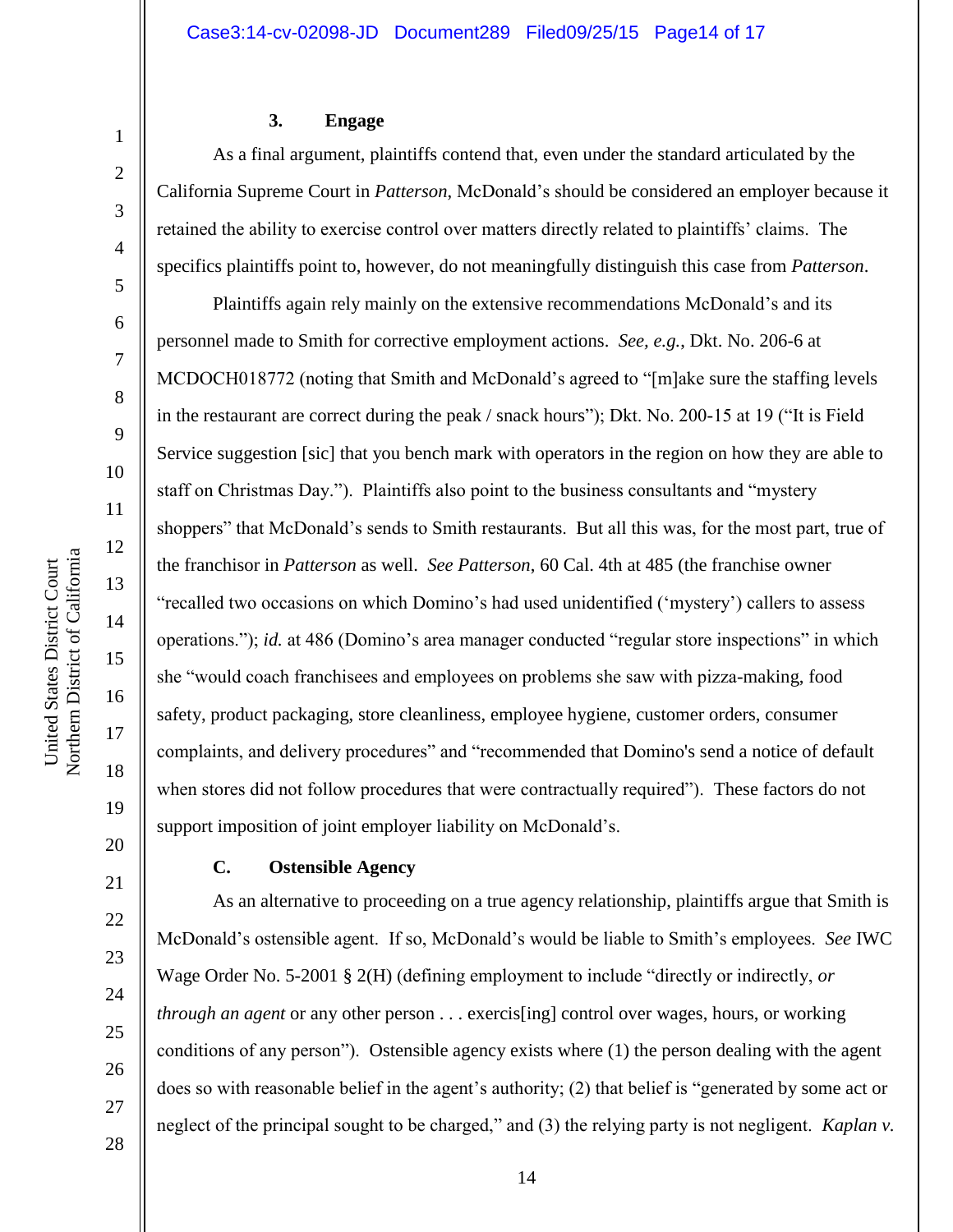*Coldwell Banker Residential Affiliates, Inc.*, 59 Cal. App. 4th 741, 747 (1997). *Patterson* expressly declined to consider whether the franchisor in that case was a joint employer under an ostensible agency theory. *Patterson,* 60 Cal. 4th at 494 n.18.

The named plaintiffs have submitted declarations stating that they believed McDonald's was their employer, in part because they wear McDonald's uniforms, serve McDonald's food in McDonald's packaging, receive paystubs and orientation materials marked with McDonald's name and logo, and, with the exception of Ms. Rodriguez, applied for a job through McDonald's website. *See* Declaration of Ernestina Sandoval ¶ 2, Dkt. No. 184; Declaration of Jasmine Hedgepeth ¶ 2, Dkt. No. 185; Declaration of Stephanie Ochoa ¶ 2, Dkt. No. 186; Declaration of Yadira Rodriguez ¶ 2, Dkt. No. 187. On similar facts, a number of courts have found that the test for ostensible agency is met. *See Kaplan*, 59 Cal. App. 4th at 747 (franchisee's authorized use of the franchisor's name and logo was sufficient to show that the franchisee was the ostensible agent of the franchisor); *Holt v. Kormann*, 2012 WL 2150070 (C.D. Cal. Jun. 12, 2012) (finding that a corporate defendant (KRR) could be held liable for the negligent misrepresentations of a man who was an ostensible agent of KRR because of "the purported agent's use of names and logos and the existence of a business relationship between the two entities."); *Butler v. McDonald's Corp.*, 110 F. Supp. 2d 62, 70 (D.R.I. 2000) (finding McDonald's franchise to be the ostensible agent of McDonald's under Rhode Island law); *Kuchta v. Allied Builders Corp.*, 21 Cal. App. 3d 541, 547 (1971). The McDonald's defendants provide no argument to the contrary. Moreover, the ostensible agency theory would appear to apply with equal force against both McDonald's USA and McDonald's, Inc., despite the fact that the latter has no contractual relationship with Smith, because the plaintiffs and putative class may well not distinguish between McDonald's corporate entities. Again, the McDonald's defendants provide no argument to the contrary.

24 25 26 Because there is evidence from which a jury could reasonably conclude that McDonald's and Smith shared an ostensible agency relationship, summary judgment is denied. McDonald's potential liability as a joint employer under ostensible agency will be resolved at trial.

27 **II. NEGLIGENCE**

28

The parties' briefing on plaintiffs' negligence claim is rather cursory and undeveloped.

1

2

3

4

5

6

7

8

9

10

11

12

13

14

15

16

17

18

19

20

21

22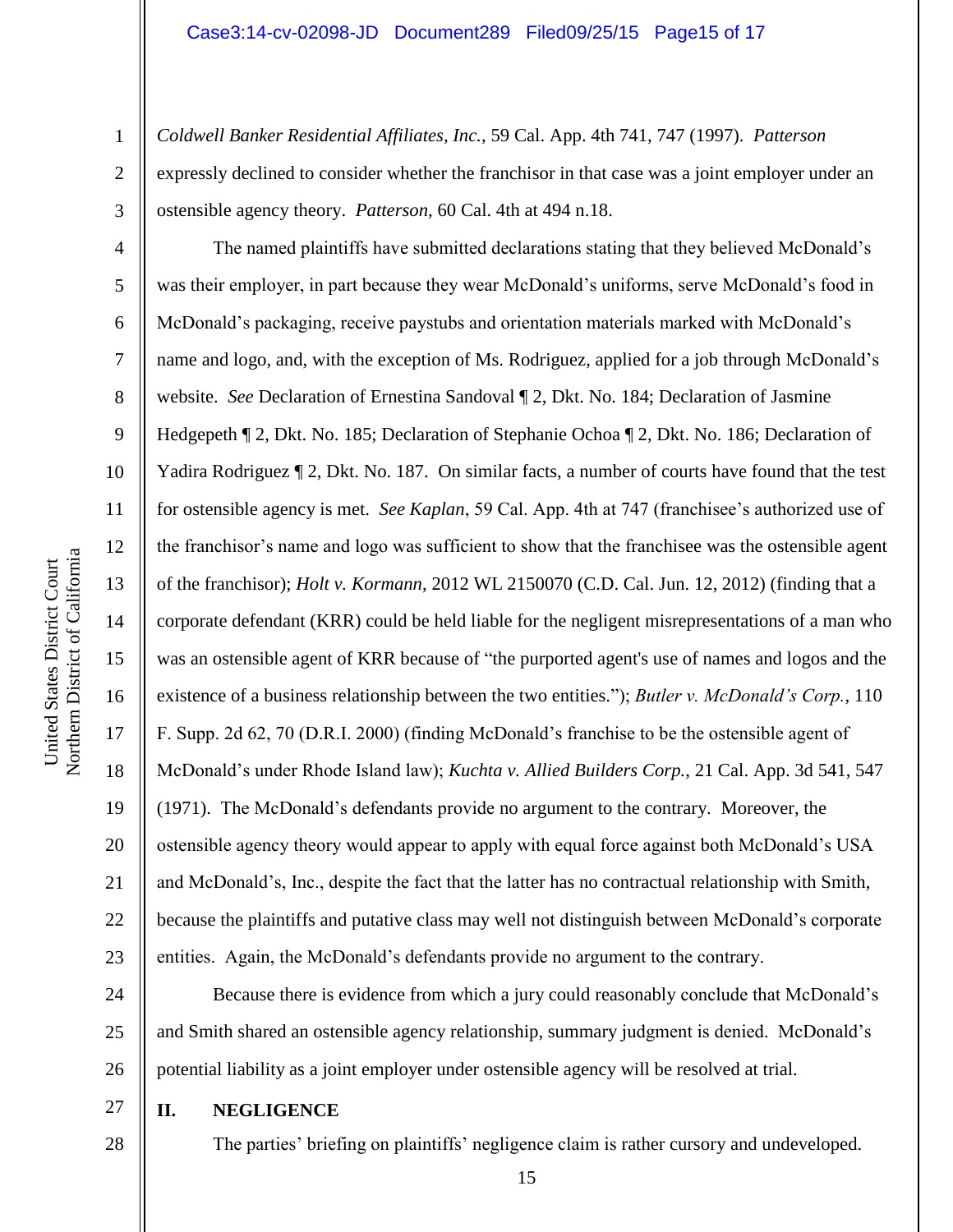1 2 3 4 5 6 7 8 9 10 11 12 13 14 15 16 17 Both sides focus on the applicability of *Carrillo v. Schneider Logistics, Inc.*, CV-11-8557 CAS (DTBx) (C.D. Cal. May 13, 2013), which upheld negligence claims against Walmart at the motion to dismiss stage. Although it is plaintiffs who tout the May 13, 2013, *Carrillo* order and the McDonald's defendants who attempt to distinguish it, the order itself makes clear that plaintiffs cannot succeed as a matter of law on their negligence claim. The reason is California's "new right-exclusive remedy" doctrine, which refers to the general rule that "where a statute creates a right that did not exist at common law and provides a comprehensive and detailed remedial scheme for its enforcement, the statutory remedy is exclusive." *Rojo v. Kilger*, 52 Cal. 3d 65, 79 (1990); May 13, 2013, *Carrillo* Order at 10-11. The California Court of Appeal has held that the doctrine precludes punitive damages for Labor Code violations where not provided for in the statute, because "where a statute creates new rights and obligations not previously existing at common law, the express statutory remedy is deemed to be the exclusive remedy available for statutory violations, unless it is inadequate." *Brewer v. Premier Golf Properties*, 86 Cal. Rptr. 3d 225, 232 (Cal. Ct. App. 2008) (internal quotation and alteration omitted); *see also* May 13, 2013, *Carrillo* Order at 11; *Santiago v. Amdocs, Inc.*, No. C 10-4317 SI, 2011 WL 1303395, at \*3-4 (N.D. Cal. 2011) (refusing to permit conversion claim based on statutory wage and hour violations).

18 19 20 21 22 23 24 25 26 27 *Carrillo* accordingly held that "California law bars plaintiffs from utilizing common law claims to seek punitive damages or other relief not provided for in the California labor and employment statutes" and that "a plaintiff cannot simply place a common law label on a claim for violating California's labor and employment statutes and attempt to recover punitive damages or other extra-statutory remedies." May 13, 2013, *Carrillo* Order at 11. That is exactly what the negligence claims here seek to do: they duplicate the theories of liability plaintiffs assert under the California Labor Code. Consequently, this case differs from *Carrillo*, where the court only permitted the negligence claim to proceed because it was based on "negligently hiring, supervising, and retaining subcontractors" which the defendant admitted was not actionable under California's labor and employment statute. *Id.* at 11-12.